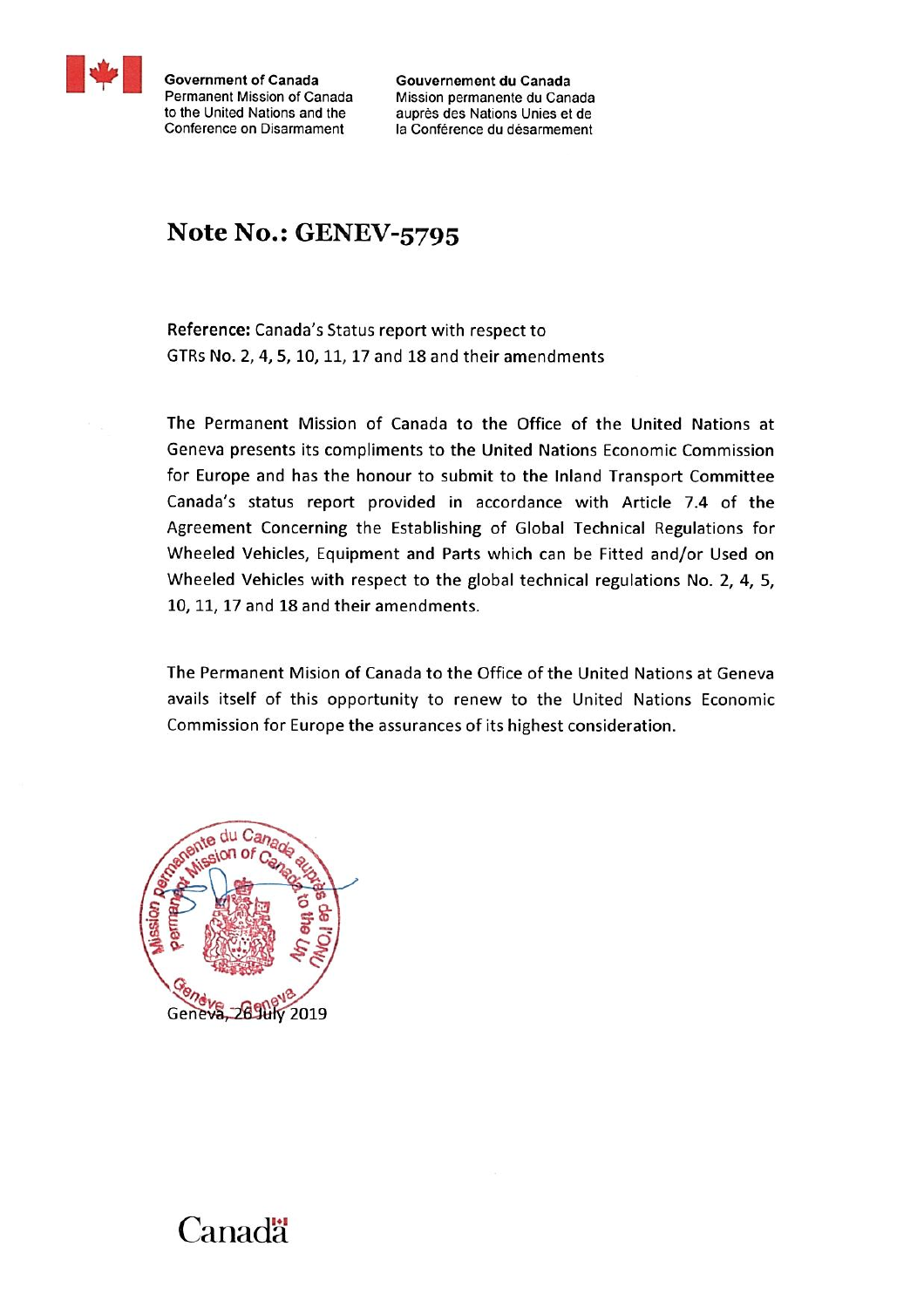## **Status Report on Implementation of Emission-Related UN Global Technical Regulations in Canada Submitted in Accordance with Article 7 – paragraph 7.4 of the 1998 Global Agreement**

| UN GTR No.     | <b>UN GTR Title</b>                               | Implementation of the UN GTR provisions in the<br>national legislation                                         | Date of mandatory<br>application of UN<br><b>GTR</b> provisions | <b>Remark</b>                                   |
|----------------|---------------------------------------------------|----------------------------------------------------------------------------------------------------------------|-----------------------------------------------------------------|-------------------------------------------------|
| $\overline{2}$ | Measurement procedure                             | Canada's air pollutant exhaust emission standards for on-                                                      | Not established                                                 | Canada will continue                            |
|                | for two-wheeled                                   | road motorcycles are set out in the On-Road Vehicle and                                                        |                                                                 | to update the Secretary                         |
| Amend. 1 to    | motorcycles equipped                              | Engine Emission Regulations under the Canadian                                                                 |                                                                 | General on an annual                            |
| UN GTR No. 2   | with a positive or                                | Environmental Protection Act, 1999. The applicable                                                             |                                                                 | basis as to the status of<br>this GTR and       |
| Amend. 2 to    | compression ignition<br>engine with regard to the | standards and test procedures are currently aligned with<br>those of the U.S. Environmental Protection Agency. |                                                                 | amendments.                                     |
| UN GTR No. 2   | emission of gaseous                               |                                                                                                                |                                                                 |                                                 |
|                | pollutants, $CO2$ emissions                       | Canada has begun testing to establish an appropriate                                                           |                                                                 |                                                 |
| Amend. 3 to    | and fuel consumption                              | correlation between its current emission standards based                                                       |                                                                 |                                                 |
| UN GTR No. 2   | (WMTC)                                            | on the U.S test procedures and equivalent limits based on                                                      |                                                                 |                                                 |
|                |                                                   | the procedures set out in the GTR No. 2. Once testing                                                          |                                                                 |                                                 |
|                |                                                   | work and efforts to establish a correlation is completed,                                                      |                                                                 |                                                 |
|                |                                                   | Canada will consider proposing amendments to its                                                               |                                                                 |                                                 |
|                |                                                   | regulations to implement the provisions of GTR No. 2.                                                          |                                                                 |                                                 |
| 4              | Test procedure for                                | Canada's emission standards for on-road heavy-duty                                                             | Not established                                                 | Canada will continue                            |
| Amend. 1 to    | compression-ignition<br>(C.I.) engines and        | vehicles equipped with compression ignition engines and<br>positive-ignition (PI) are set out in the Off-Road  |                                                                 | to update the Secretary<br>General on an annual |
|                | positive-ignition (P.I.)                          | Compression-Ignition Engine Emission Regulations, the                                                          |                                                                 | basis as to the status of                       |
| UN GTR No. 4   | engines fuelled with                              | On-Road Vehicle and Engine Emission Regulations and                                                            |                                                                 | this GTR and                                    |
| Amend. 2 to    | natural gas (NG) or                               | the Heavy-duty Vehicle and Engine Greenhouse Gas                                                               |                                                                 | amendments.                                     |
| UN GTR No. 4   | liquefied petroleum gas                           | Emission Regulations under the Canadian                                                                        |                                                                 |                                                 |
|                | (LPG) with regard to the                          | Environmental Protection Act, 1999. The applicable                                                             |                                                                 |                                                 |
|                | emission of pollutants                            | standards and test procedures are currently aligned with                                                       |                                                                 |                                                 |
|                | (WHDC)                                            | those of the U.S. Environmental Protection Agency.                                                             |                                                                 |                                                 |

## As of July 16, 2018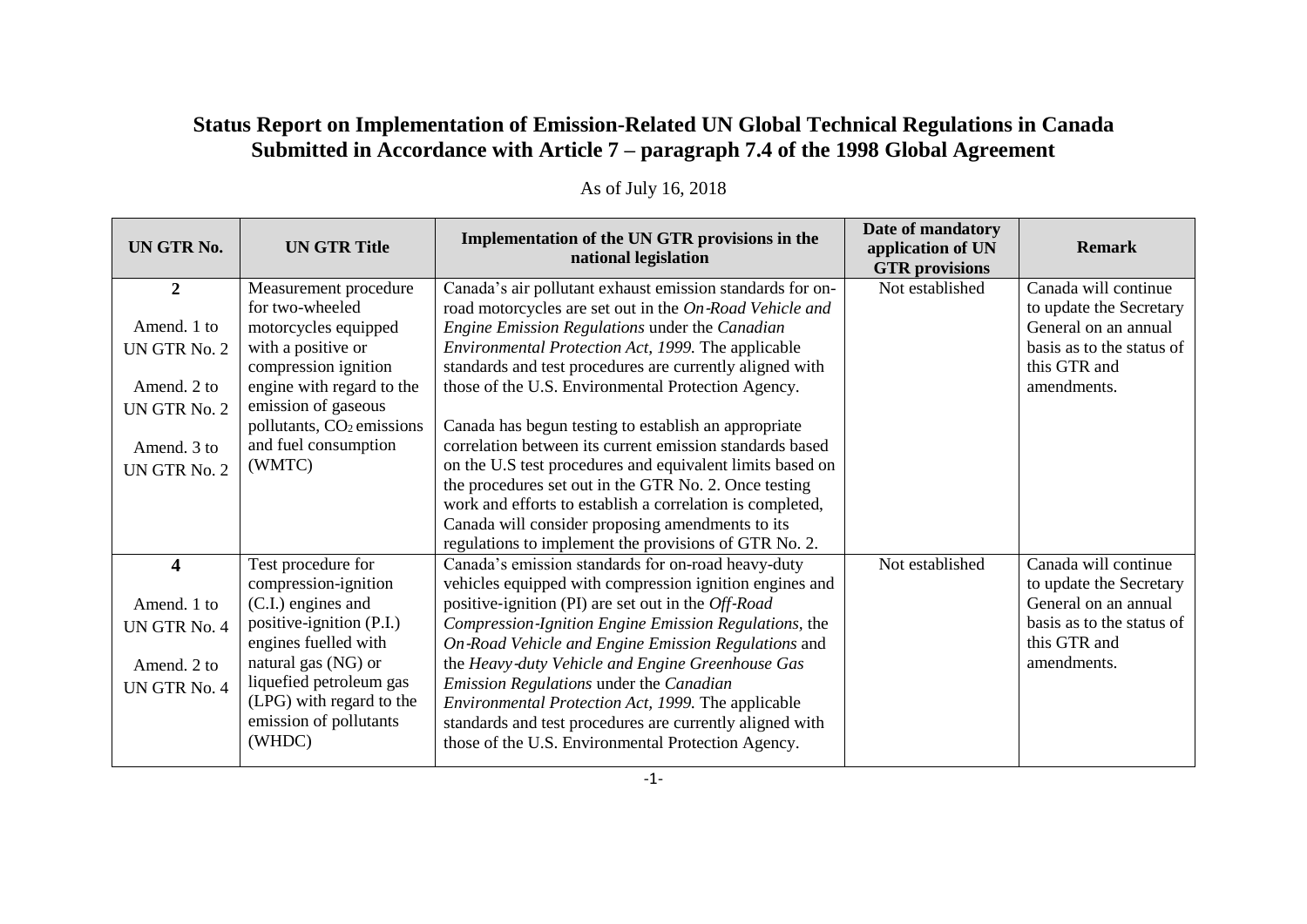| UN GTR No.                       | <b>UN GTR Title</b>                                                                              | Implementation of the UN GTR provisions in the<br>national legislation                                                                                                                                                                                                                                                                                                                                                                                                                                                                                                                                                                                                                                                                                                    | Date of mandatory<br>application of UN<br><b>GTR</b> provisions | <b>Remark</b>                                                                                                                       |
|----------------------------------|--------------------------------------------------------------------------------------------------|---------------------------------------------------------------------------------------------------------------------------------------------------------------------------------------------------------------------------------------------------------------------------------------------------------------------------------------------------------------------------------------------------------------------------------------------------------------------------------------------------------------------------------------------------------------------------------------------------------------------------------------------------------------------------------------------------------------------------------------------------------------------------|-----------------------------------------------------------------|-------------------------------------------------------------------------------------------------------------------------------------|
| Amend. 3 to<br>UN GTR No. 4      |                                                                                                  | Canada plans to complete a review of the test data to<br>establish an appropriate correlation between its current<br>emission standards based on the U.S test procedures and<br>equivalent limits based on the procedures set out in the<br>GTR No. 4. Once a review is completed, Canada plans to<br>propose amendments to its regulations to implement the<br>provisions of GTR No. 4.                                                                                                                                                                                                                                                                                                                                                                                  |                                                                 |                                                                                                                                     |
| 5<br>Amend. 1 to<br>UN GTR No. 5 | Technical requirements<br>for on-board diagnostic<br>systems (OBD) for road<br>vehicle (WWH-OBD) | Canada's standards for on-board diagnostic systems on<br>on-road heavy-duty vehicles are set out in the On-Road<br>Vehicle and Engine Emission Regulations under the<br>Canadian Environmental Protection Act, 1999. The<br>applicable standards and test procedures are currently<br>aligned with those of the U.S. Environmental Protection<br>Agency.<br>Canada plans to complete a review of the on-board<br>diagnostic systems requirements to establish an<br>appropriate correlation between its current standards<br>based on the U.S test procedures and equivalent limits<br>based on the procedures set out in the GTR No. 5. Once<br>this is completed, Canada plans to propose amendments<br>to its regulations to implement the provisions of GTR<br>No. 5. | Not established                                                 | Canada will continue<br>to update the Secretary<br>General on an annual<br>basis as to the status of<br>this GTR and<br>amendments. |
| 10                               | Off-cycle emissions<br>(OCE)                                                                     | Canada's emission standards addressing off-cycle<br>emissions for on-road heavy-duty vehicles are set out in<br>the On-Road Vehicle and Engine Emission Regulations<br>under the Canadian Environmental Protection Act, 1999.<br>The applicable standards and test procedures are<br>currently aligned with those of the U.S. Environmental<br>Protection Agency.                                                                                                                                                                                                                                                                                                                                                                                                         | Not established                                                 | Canada will continue<br>to update the Secretary<br>General on an annual<br>basis as to the status of<br>this GTR.                   |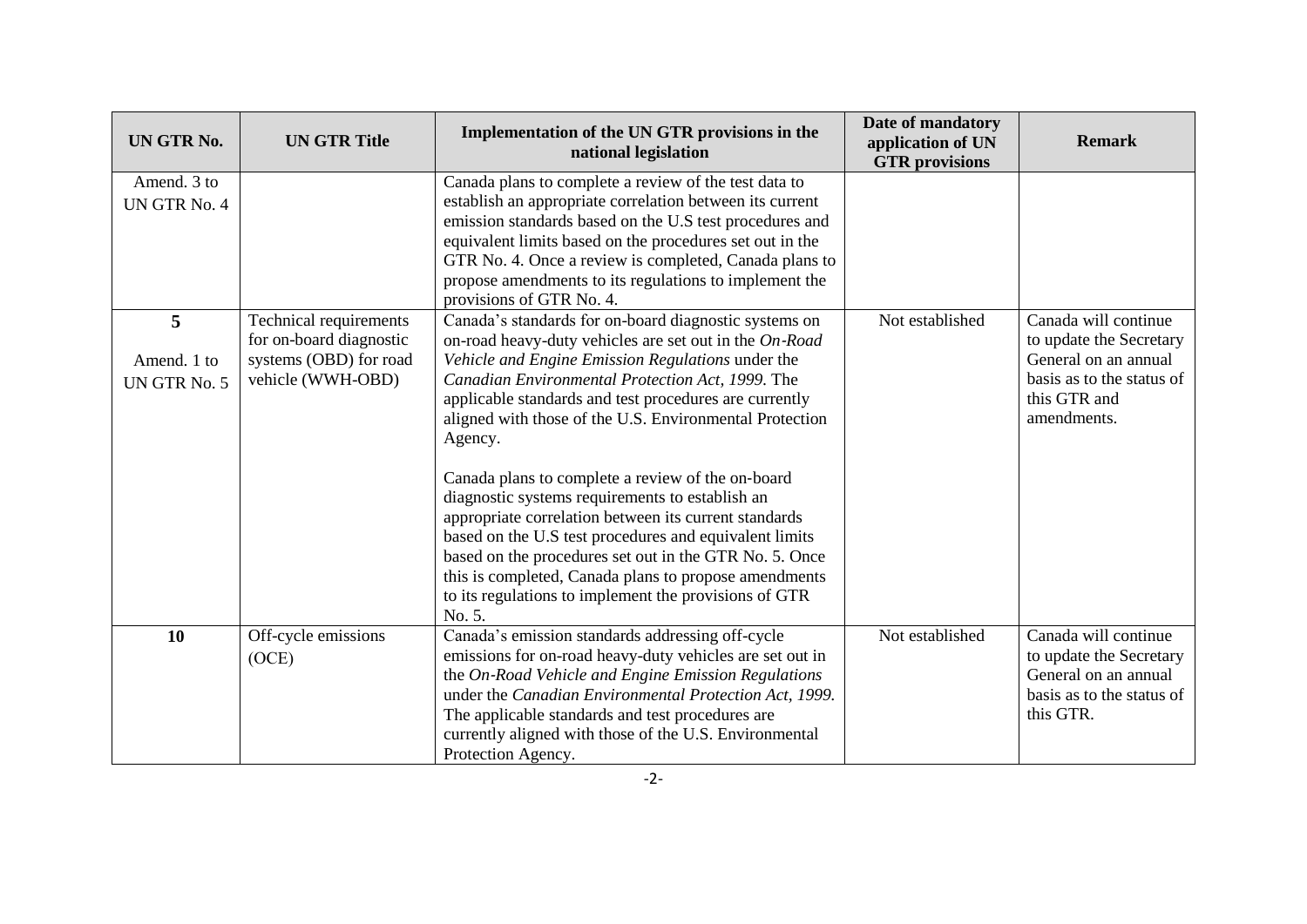| UN GTR No. | <b>UN GTR Title</b>                                                                                                                                                                                                            | Implementation of the UN GTR provisions in the<br>national legislation                                                                                                                                                                                                                                                                                                                                                                                                                                                                                                                                                                                                                                                                            | Date of mandatory<br>application of UN<br><b>GTR</b> provisions | <b>Remark</b>                                                                                                     |
|------------|--------------------------------------------------------------------------------------------------------------------------------------------------------------------------------------------------------------------------------|---------------------------------------------------------------------------------------------------------------------------------------------------------------------------------------------------------------------------------------------------------------------------------------------------------------------------------------------------------------------------------------------------------------------------------------------------------------------------------------------------------------------------------------------------------------------------------------------------------------------------------------------------------------------------------------------------------------------------------------------------|-----------------------------------------------------------------|-------------------------------------------------------------------------------------------------------------------|
|            |                                                                                                                                                                                                                                | Canada plans to complete a review of the test data to<br>establish an appropriate correlation between its current<br>emission test procedures and equivalent limits based on<br>the procedures set out in the GTR No. 10. Once this is<br>completed, Canada plans to propose amendments to its<br>regulations to implement the provisions of GTR No. 10.                                                                                                                                                                                                                                                                                                                                                                                          |                                                                 |                                                                                                                   |
| 11         | Test procedure for<br>compression-ignition<br>engines to be installed in<br>agricultural and forestry<br>tractors and in non-road<br>mobile machinery with<br>regard to the emissions of<br>pollutants by the engine<br>(NRMM) | Canada's air pollutant emissions standards that cover<br>Forestry Tractors and Non-Road Mobile Machinery are<br>set out in the Off-Road Compression-Ignition Engine<br>Emission Regulations under the Canadian<br>Environmental Protection Act, 1999. The applicable<br>standards and test procedures are currently aligned with<br>those of the U.S. Environmental Protection Agency.<br>Canada plans to complete a review of the test data to<br>establish an appropriate correlation between its current<br>emission test procedures and equivalent limits based on<br>the procedures set out in the GTR No.11. Once this is<br>completed, Canada plans to propose amendments to its<br>regulations to implement the provisions of GTR No. 11. | Not established                                                 | Canada will continue<br>to update the Secretary<br>General on an annual<br>basis as to the status of<br>this GTR. |
| 17         | Measurement procedure<br>for two- or three-wheeled<br>motor vehicles equipped<br>with a combustion engine<br>with regard to the<br>crankcase and<br>evaporative emissions.                                                     | Canada's air pollutant evaporative emission standards for<br>on-road motorcycles are set out in the On-Road Vehicle<br>and Engine Emission Regulations under the Canadian<br>Environmental Protection Act, 1999. The applicable<br>standards and test procedures are currently aligned with<br>those of the U.S. Environmental Protection Agency.<br>Canada plans to complete a review of the test data to<br>establish an appropriate correlation between its current                                                                                                                                                                                                                                                                            | Not established                                                 | Canada will continue<br>to update the Secretary<br>General on an annual<br>basis as to the status of<br>this GTR. |